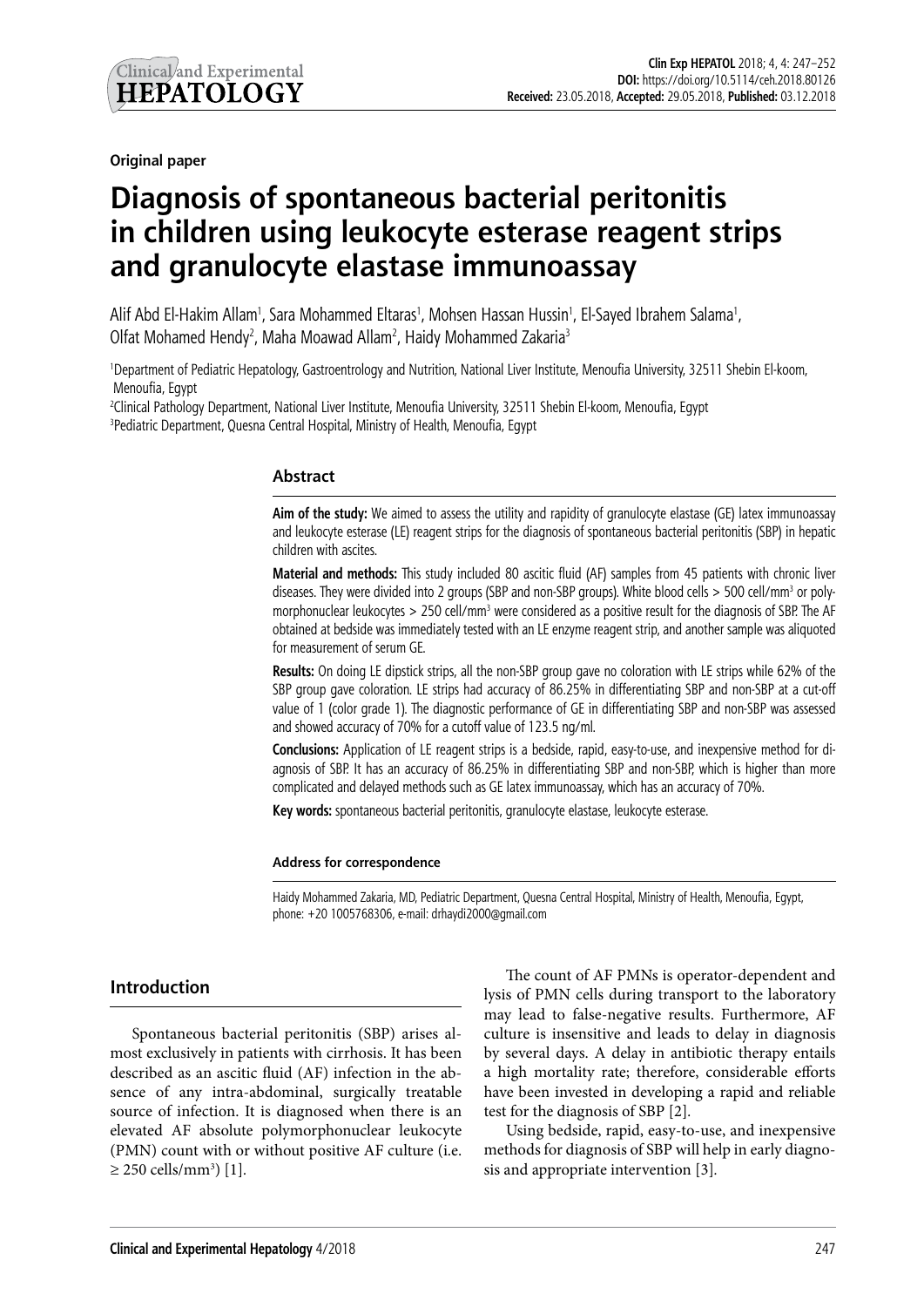The aim of this study is to assess the utility of granulocyte elastase (GE) immunoassay and rapidity of leucocyte esterase (LE) reagent strips for the diagnosis of SBP in cirrhotic children with ascites.

## **Material and methods**

This case control study included 80 AF samples from 45 patients with chronic liver diseases. They were divided into 2 groups (SBP and non-SBP groups). The number of paracentesis procedures per patient ranged from one to four, with an average of 2 AF samples/patient. The SBP group included 40 AF samples with PMN count in  $AF \ge 250$  cells per mm<sup>3</sup> with or without culture positive or positive AF culture with PMN < 250 per mm<sup>3</sup>. Non-SBP group: included 40 AF samples with PMN count in  $AF < 250$  cells per mm<sup>3</sup> with AF culture negative.

All patients in this study were subjected to full history taking, thorough clinical examination, and routine investigations. AF samples were carried out under strict sterile conditions with the patient in a supine position, ultrasound guided or during tapping of a large amount of ascites.

AF samples were investigated for AF culture and sensitivity, and total leucocytic count (TLC) with its differential. Biochemical AF tests, such as triglycerides, cholesterol, bilirubin, albumin, total protein, glucose, amylase, lipase and lactic dehydrogenase, were performed.

After the paracentesis, the AF specimen was collected in a clean sterile container. Then the LE test strip

|  | Table 1. Etiological diagnosis of the ascitic patients |  |  |  |
|--|--------------------------------------------------------|--|--|--|
|  |                                                        |  |  |  |

| <b>Etiological diagnosis</b>                  | Studied group $N = 45$ |       |  |
|-----------------------------------------------|------------------------|-------|--|
|                                               | $\mathbf n$            | $\%$  |  |
| Biliary atresia                               | 10                     | 22.2% |  |
| Budd-Chiari syndrome                          | q                      | 20.0% |  |
| Autoimmune hepatitis                          | 5                      | 11.1% |  |
| Progressive familial intrahepatic cholestasis | 5                      | 11.1% |  |
| Congenital hepatic fibrosis                   | 3                      | 6.7%  |  |
| Tyrosinemia                                   | 2                      | 4.4%  |  |
| Wilson disease                                | 2                      | 4.4%  |  |
| Glycogen storage disease                      |                        | 2.2%  |  |
| Sclerosing cholangitis                        |                        | 2.2%  |  |
| Alagille syndrome                             |                        | 2.2%  |  |
| Caroli syndrome                               |                        | 2.2%  |  |
| Galactosemia                                  |                        | 2.2%  |  |
| Hepatitis C virus                             |                        | 2.2%  |  |
| Giant cell hepatitis with AIHA                |                        | 2.2%  |  |
| Portal vein thrombosis                        |                        | 2.2%  |  |
| Undiagnosed liver failure                     |                        | 2.2%  |  |

(Combur test UX; Roche Diagnostics GmbH, D-68298 Mannheim, Germany) was dipped for no longer than 1 second. After 60 seconds the reaction color in the test area was compared against the color scale (4 grade scale from 0 to 3) on the label.

Human GE was measured by ELISA technique and supplied by BIOSCIENCE, USA, with catalog number BMS269, Affymetrix.

## **Methods of data analysis and statistical evaluation**

Data were collected and entered to the computer using SPSS (Statistical Package for the Social Science) program for statistical analysis version 21 (Armonk, NY: IBM Corp.). Quantitative data will be shown as mean ±SD. Qualitative data will be expressed as frequency and percent. The chi-square test  $(\chi^2)$  was used to evaluate the association between qualitative variables. The Mann-Whitney test (*z*) and independent sample *t* test were used to evaluate the association between 2 sets of quantitative data. The results of comparing the correlation between two continuous variables are indicated by the correlation coefficient (*r*) using correlation analysis. The clinical performance of GE and LE in differentiating SBP from non-SBP were assessed by the receiver operating characteristic (ROC) curves. Sensitivity, specificity, positive predictive value (PPV) and negative predictive value (NPV) were presented as percentages. The *P* (probability) value is considered to indicate statistically significance if it is less than 0.05.

## **Results**

Forty-five patients with ascites (64.4% males, 35.6% females, mean age 4.5 years) with different etiologies were included in the study (Table 1).

Analysis of the results showed that fever, abdominal pain and abdominal tenderness were the only significant clinical presentations in patients with SBP compared to the non-SBP group (< 0.0001). Seventeen (68%) cases of the SBP group had fever on presentation without a clinically apparent source of fever, while only 2 cases of non-SBP had fever (one case had pharyngitis and the other had otitis media). Abdominal pain and abdominal tenderness were detected in 92% and 88% respectively in the SBP group. Regarding the laboratory parameters, there was no difference regarding either complete blood count (CBC) parameters or liver function tests.

On analysis of ascitic samples, TLC and neutrophils were found to be higher in the SBP group while lymphocytes were higher in the non-SBP group. Sixty per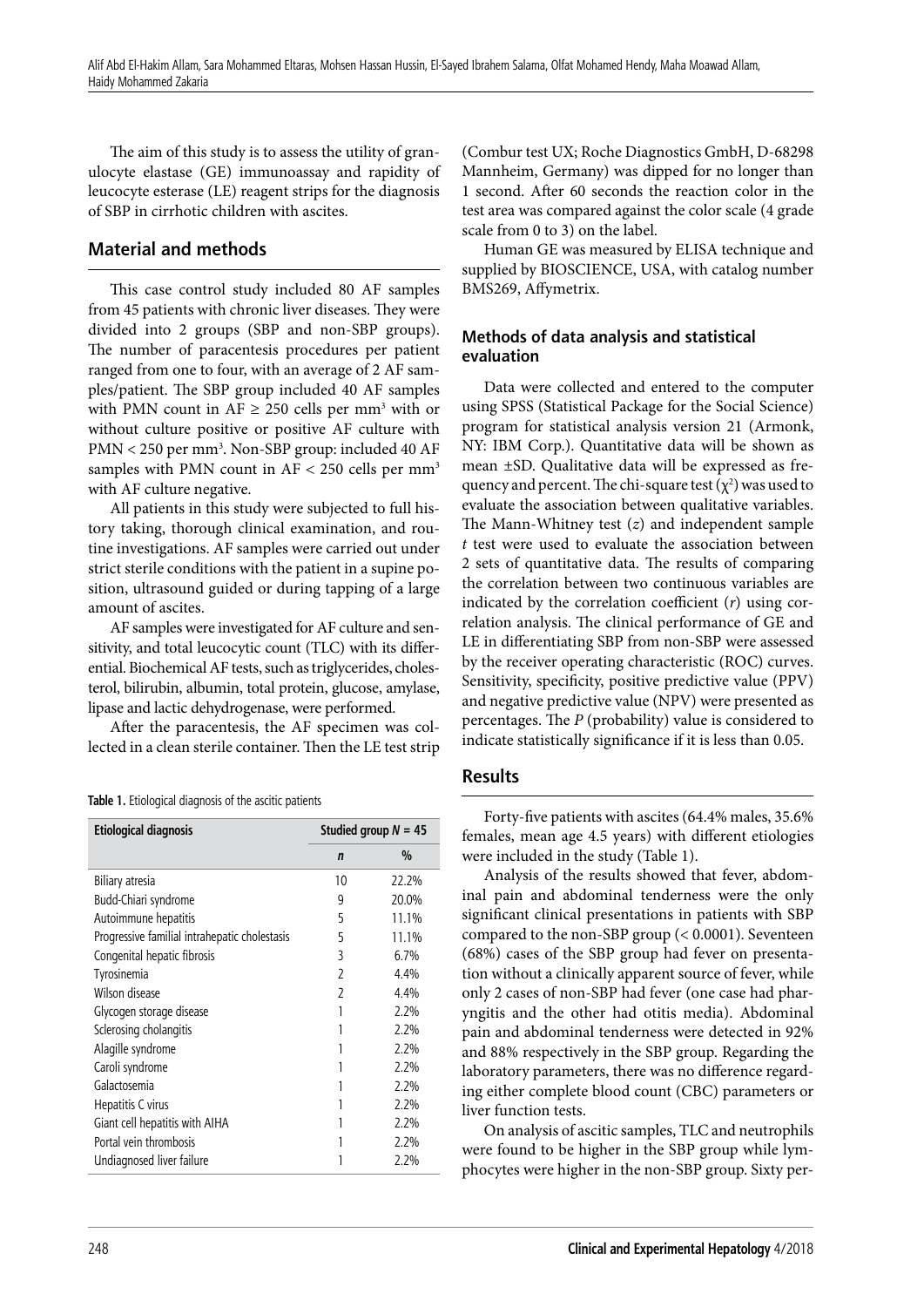cent of TLC of the SBP group were neutrophils while 97.5% of TLC of the non-SBP group were lymphocytes (Table 2). As regards culture of the ascitic sample, 20% of SBP were culture positive (5 cases had *E. coli* and 3 had *Klebsiella*) while none of the other group were positive.

On doing the GE immunoassay, GE was significantly higher in the SBP (3073.6  $\pm$ 7082.78) than the non-SBP group (430 ±1029.1) (*p* value < 0.05). The diagnostic performance of GE in differentiating SBP and non-SBP was assessed and showed sensitivity, specificity, PPV, NPV and accuracy of 70% for each at a cut-off value of 123.5 ng/ml. Granulocyte elastase was positively correlated with TLC and neutrophil percent in the ascitic sample and showed a negative correlation with the lymphocytic percent in the ascitic sample  $(p < 0.05)$ .

On doing LE dipstick strips, all the non-SBP group gave no coloration with LE strips while 62% of the SBP group gave coloration. 17.5% of SBP gave positive +, 22.5% gave positive  $++$  and 22.5% gave positive  $++$ .

Leukocyte esterase strips in differentiating SBP and non-SBP had sensitivity of 62.5%, specificity of 100%, PPV of 100%, NPV of 72.5% and accuracy of 86.25% at cut-off value of 1 (color grade 1). Using the color grade of LE strips in predicting TLC count in ascitic sample, no coloration indicates TLC count < 750 cell/ ml with accuracy of 86.75%. Color grade + indicates TLC > 750 cell/ml with accuracy 86.75%. Color grade ++ indicates TLC > 950 cell/ml with accuracy 83.35%. Color grade  $+++$  indicates  $TLC > 1950$  cell/ml with accuracy 75.5% (Fig. 1).

By use of the color grade of LE strips in predicting PMN cell count in ascitic sample, we found that: no coloration detects PMN count < 310 cells/ml with accuracy of 85.05%; color grade + detects PMN > 310 cells/ ml with accuracy 85.05%; color grade ++ detects PMN > 691 cells/ml with accuracy 89.15%; color grade +++ detects PMN > 1577 cells/ml with accuracy 82.15% (Fig. 2).

## **Discussion**

SBP is life-threatening in decompensated liver disease, which needs close monitoring, early diagnosis and rapid intervention. Bacterial translocation is considered the key step in SBP pathogenesis; it is the "passage" of bacteria from the lumen to the mesenteric lymph nodes and thereafter to the blood stream and other extra-intestinal sites. It represents failure of a group of defensive factors to contain bacteria within the bowel. Bacterial overgrowth in association with impairment of the intestinal barrier (probably a consequence of vascular

**Table 2.** Ascitic fluid TLC and its differential in the SBP and non-SBP groups

|                                                               | <b>SBP</b><br>$N = 40$   | Non-SBP<br>$N = 40$      | <i>p</i> -value |
|---------------------------------------------------------------|--------------------------|--------------------------|-----------------|
| $TLC$ (cells/mm <sup>3</sup> )                                | 3432 +4738               | $345 + 95.9$             | < 0.0001        |
| Neutrophil (%)                                                | $57.33 + 29.26$          | $27.7 + 11.51$           | < 0.0001        |
| PMN cell count (cells/mm <sup>3</sup> )                       | 2558 ±4329               | $95.52 + 44.93$          | < 0.0001        |
| Lymphocyte (%)                                                | $41.73 \pm 29.80$        | $71.98 \pm 11.53$        | < 0.0001        |
| TI C differential<br>mainly neutrophils<br>mainly lymphocytes | 24 (60.0%)<br>16 (40.0%) | $1(2.5\%)$<br>39 (97.5%) | < 0.0001        |
| Positive AF culture results                                   | 8 (20.0%)                | $0(0.0\%)$               | 0.005           |

stasis due to portal hypertension), alterations of local immune defenses, slow motility of the bowel in patients with cirrhosis and reduced opsonic activity precede the episodes of bacterial translocation. More recently detection of translocation of bacterial products through the intestinal wall has been associated with production of many cytokines which cause over-activation of the sepsis syndrome pathways [4].

Fever, abdominal pain and abdominal tenderness were the only significant clinical presentations in patients with SBP compared to the non-SBP group. In agreement with our results, Bibi *et al*. (2015) found that fever was higher in SBP than non-SBP [5]. Abdominal pain and abdominal tenderness were detected in 92% and 88% respectively in the SBP group. These results were higher than those reported by Wallersted *et al*. (2007), who stated that abdominal pain and tenderness were detected in 70% of SBP cases [6]. Regarding the laboratory parameters, there was no difference regarding either CBC parameters or liver function tests.

TLC and neutrophils were higher in AF of the SBP group, while lymphocytes were higher in the non-SBP group. Sixty percent of TLC of the SBP group were neutrophils while 97.5% of TLC of the non-SBP group were lymphocytes. Abulseoud *et al*. (2016) stated that, although ascitic total WBC count increases in SBP cases, it suffers from low specificity because a large proportion of patients with sterile ascites have increased white blood cell counts [7].

GE was significantly higher in the SBP (3073.6  $\pm$ 7082.78) than the non-SBP group (430  $\pm$ 1029.1). GE at cut-off value of 123.5 ng/ml had accuracy of 70% in differentiating SBP from non-SBP samples. Yamazaki *et al*. (2011) [found that](http://www.ncbi.nlm.nih.gov/pubmed/?term=Yamazaki%20M%5BAuthor%5D&cauthor=true&cauthor_uid=21815476) the ROC curve showed that ascitic GE by immunoassay enabled discrimination between SBP and non-SBP, and a cut-off value of 49.5 ng/ml had a sensitivity of 85.7% and specificity of 97.7% [8]. GE was positively correlated with TLC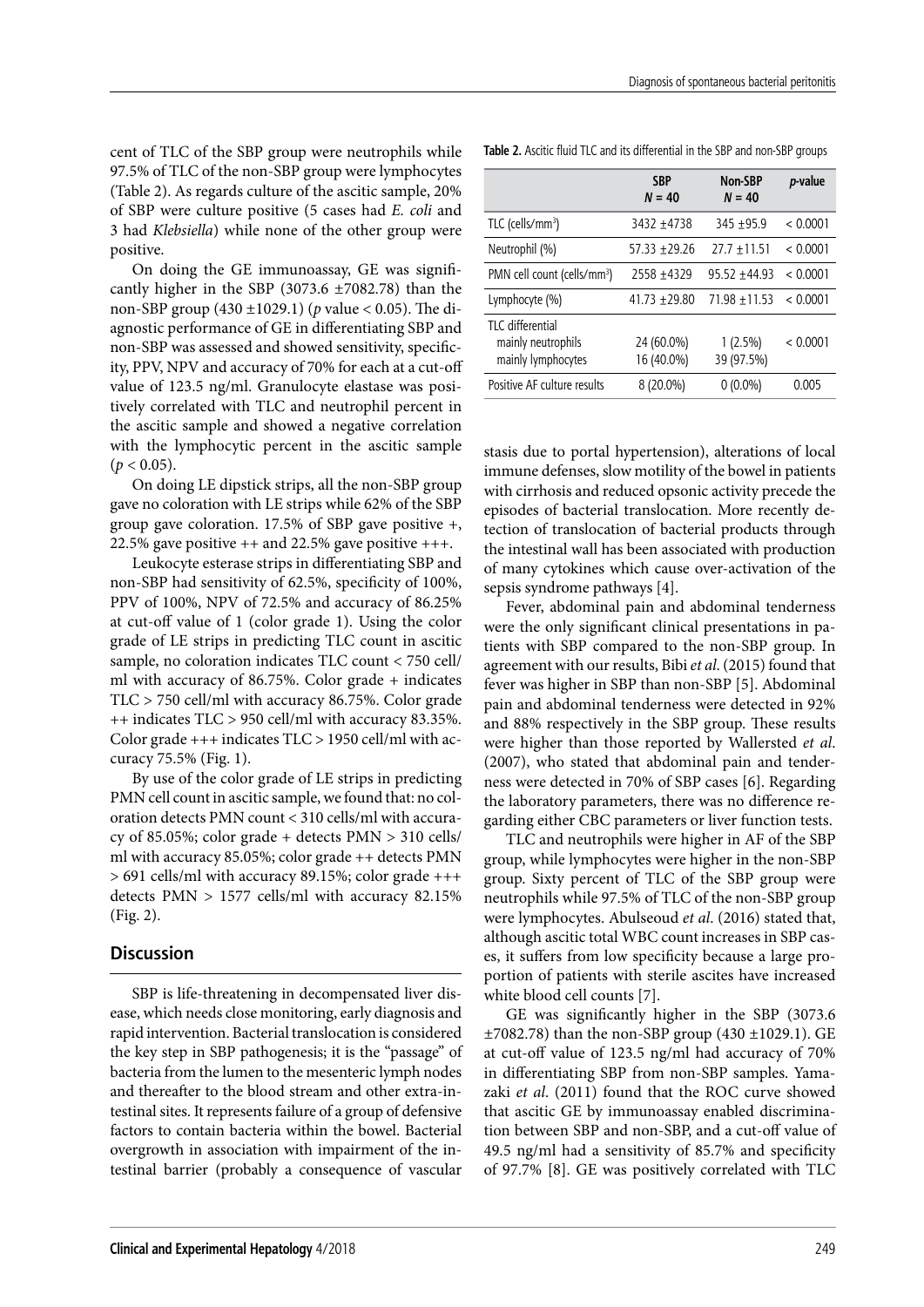

Fig. 1. ROC curve of color grades of LE strips in relation to TLC count in ascitic sample

and neutrophil percent and negatively correlated with the lymphocytic percent in AF ( $p < 0.05$ ).

On doing LE dipstick strips, all non-SBP group samples showed no change in strip color while 62% of the SBP group showed different grades of discoloration, which led us to assess the predictive power of each color grade in predicting different levels of TLC and PMN cells at bedside.

LE strips at cut-off value of 1 (color grade 1) had an accuracy of 86.25% in differentiating SBP and non-SBP patients. Comparable results were reported by Koulaouzidis (2011), when using the same strips to diagnose SBP in 136 specimens by using grade 2 as a cutoff scale, and found the sensitivity, specificity, PPV and NPV of 83%, 99%, 91% and 98% respectively [9]. Also, Castellote and Xiol (2008) studied 228 samples of AF and diagnosed 52 episodes of SBP, using different type of strips (Autionsticksâ, A. Menarini Diagnostics, Firenze, Italy). The sensitivity and specificity of the reagent strip were 96% and 89%, respectively [10].

## **Conclusions**

Application of leukocyte esterase reagent strips is a bedside, rapid, easy-to-use, and inexpensive method for diagnosis of SBP. It has an accuracy of 86.25% in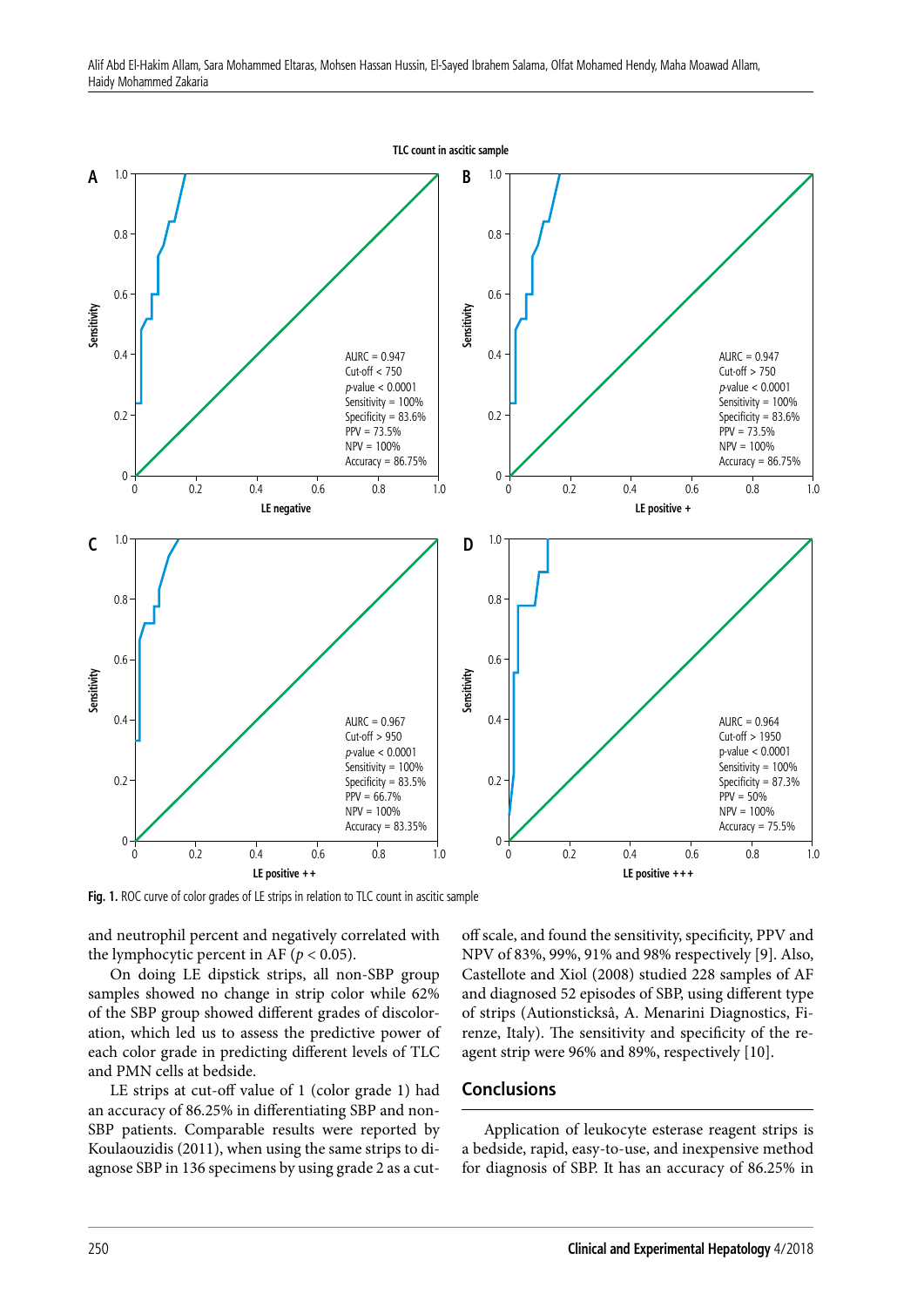

differentiating SBP and non-SBP, which is higher than more complicated methods such as GE latex immunoassay, which has an accuracy of 70%.

#### **Acknowledgements**

We would like to express our gratitude to our colleagues in the Department of Pediatric Hepatology, Gastroenterology and Nutrition, National Liver Institute, Menoufia University, who provided insight and expertise that greatly assisted the research. We would

also like to thank all the patients who participated in the study.

#### **Disclosure**

Authors report no conflict of interest.

#### **References**

1. Lata J, Stiburek O, Kopacova M. Spontaneous bacterial peritonitis: a severe complication of liver cirrhosis. World J Gastroenterol 2009; 15: 5505-5510.